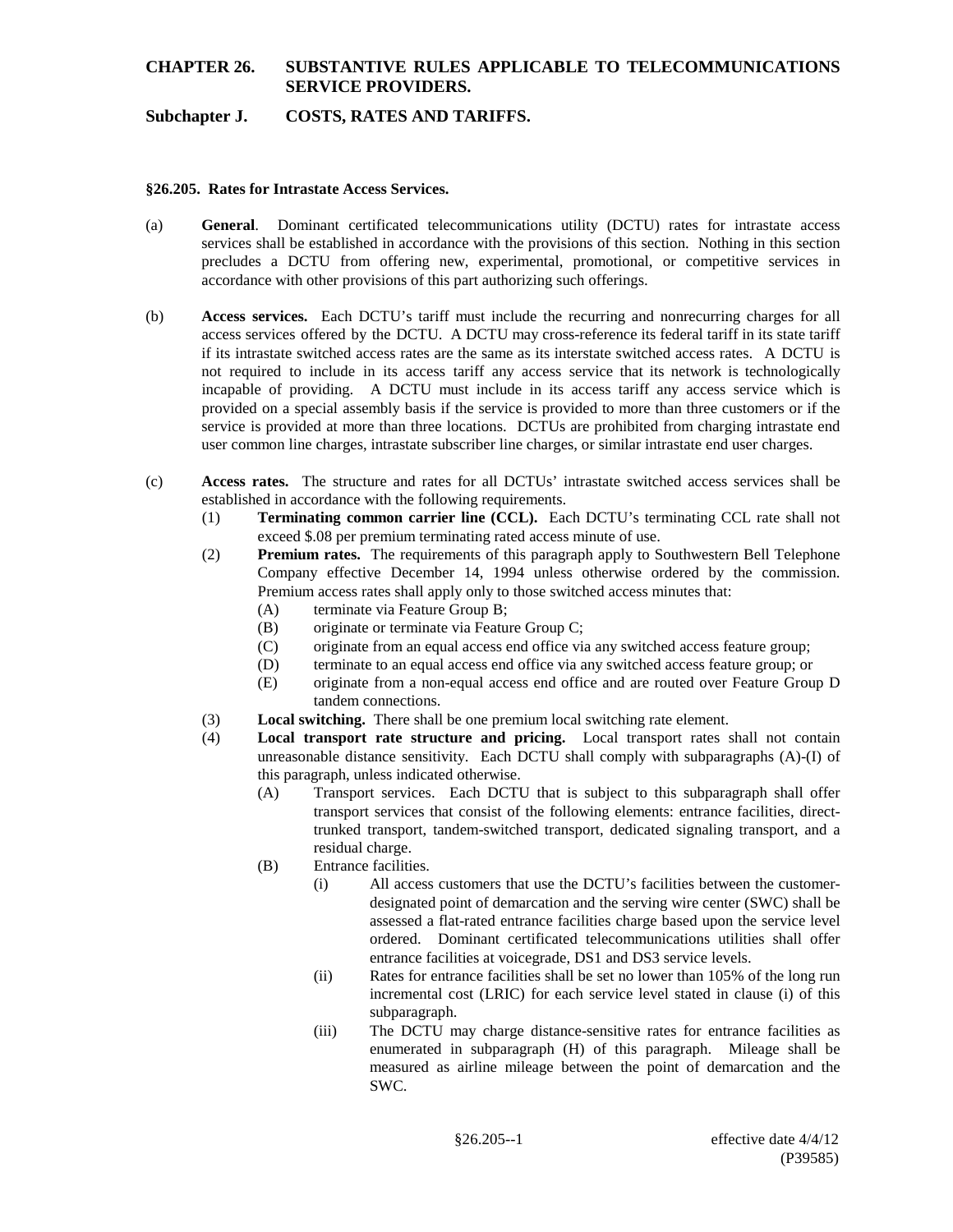## **Subchapter J. COSTS, RATES AND TARIFFS.**

- (C) Direct-trunked transport.
	- (i) All access customers that use the DCTU's direct-trunked transport facilities shall be assessed a flat-rated direct-trunked transport charge based upon the service level ordered. Dominant certificated telecommunications utilities shall offer direct trunked transport at voice grade, DS1 and DS3 service levels.
	- (ii) Rates for direct-trunked transport facilities shall be set no lower than 105% of the LRIC for each service level in clause (i) of this subparagraph. Additionally, these rates shall be set consistent with the requirement in subparagraph (G) of this paragraph.
	- (iii) The DCTU may charge distance sensitive rates for direct-trunked transport, as enumerated in subparagraph (H) of this paragraph. Mileage shall be measured as airline mileage between the SWC and end office or between customer-designated points.
	- (iv) Centralized equal access providers are not required to provide directtrunked transport services. DCTUs that do not have measurement and billing capabilities at their end offices are not required to provide directtrunked transport services at those end offices.
- (D) Tandem-switched transport.
	- (i) All access customers that use the DCTU's tandem-switched transport facilities shall be assessed the following rates:
		- (I) a per access minute tandem switching charge; and
		- (II) a per access minute tandem-switched transmission charge.
	- (ii) The rates for tandem-switched transport facilities shall be set no lower than 105% of the LRIC. Additionally, these rates shall be set consistent with the requirements in subparagraph (G) of this paragraph.
	- (iii) The DCTU may charge distance-sensitive rates for tandem-switched transmission elements, as enumerated in subparagraph (H) of this paragraph. Mileage shall be measured as airline mileage between the SWC and the end office, unless the customer has ordered tandem-switched transport between the tandem office and the end office, in which case mileage shall be measured as airline mileage between the tandem office and the end office.
- (E) Dedicated Signaling Transport: Dedicated signaling transport shall be provided in accordance with the following requirements:
	- (i) Dedicated signaling transport shall consist of two subelements, a signaling link charge and a signaling transfer point (STP) port termination charge.
	- (ii) A flat-rated signaling link charge per unit of capacity shall be assessed upon all access customers that use facilities between the access customer's common channel signaling network and the DCTU's signaling transfer point or equivalent facilities. If the DCTU charges distance-sensitive rates for the signaling link, mileage shall be measured as airline mileage between the access customer's common channel signaling network and the DCTU's signaling transfer point.
	- (iii) A flat-rated STP port termination charge per port shall be assessed upon all access customers that use dedicated signaling transport.
	- (iv) Rates for dedicated signaling transport facilities shall be set no lower than 105% of the LRIC.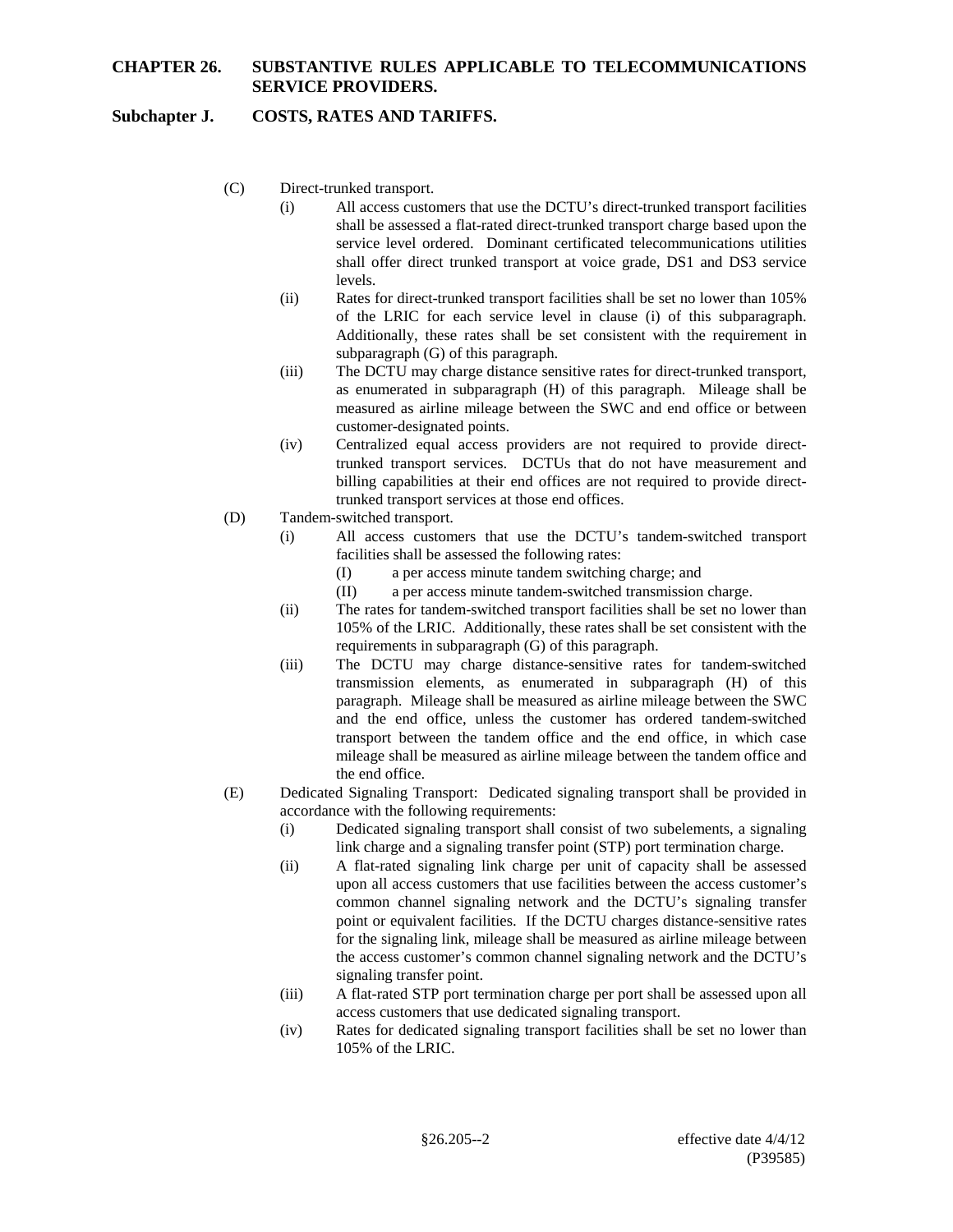#### **Subchapter J. COSTS, RATES AND TARIFFS.**

- (F) Residual charge. The DCTU shall assess only one residual charge for each local switching access minute of use sold to those customers interconnecting with the DCTU's switched access network by ordering from the DCTU's access tariff.
- (G) Transport rate differences. The rate differences between tandem-switched transport, DS1 direct-trunked transport and DS3 direct-trunked transport, shall be reasonable. The difference between the rate and 105% of the LRIC for DS1 direct-trunked transport shall not exceed 150% of the difference between the rate and 105% of the LRIC for DS3 direct-trunked transport, on an equivalent unit of capacity basis. The difference between the rate and 105% of the LRIC for DS0 direct-trunked transport shall not exceed 150% of the difference between the rate and 105% of the LRIC for DS3 direct-trunked transport, on an equivalent unit of capacity basis. The difference between the rate and 105% of the LRIC for tandem-switched transport shall not exceed 150% of the difference between the rate and 105% of the LRIC for DS3 direct-trunked transport, on an equivalent unit of capacity basis. To determine the rate and LRIC relationships between the transport options, the tandem switch LRIC must be included in the LRIC for the tandem-switched transport option.
- (H) Distance sensitive rates. If the DCTU employs distance-sensitive rates for entrance facilities, direct-trunked transport and/or tandem-switched transmission elements, they shall be assessed in the following manner:
	- (i) a distance-sensitive component shall be charged for the use of the transmission facilities, including intermediate transmission circuit equipment between the end points of the transmission link; and
	- (ii) a nondistance-sensitive component shall be charged for the use of the circuit equipment at the ends of the transmission link.
- (I) Tariff provisions.
	- (i) Tariffs shall not contain resale or sharing restrictions for switched transport services.
	- (ii) Initial tariffs filed in compliance with this section may be filed pursuant to §26.209 of this title (relating to New and Experimental Services). Initial tariff amendments shall not be permitted to become effective before expanded interconnection for switched transport services becomes available from the DCTU for those DCTUs subject to substantive rule §26.271 of this title (relating to Expanded Interconnection).
	- (iii) DCTUs not subject to substantive rule §26.215 of this title (relating to Long Run Incremental Cost Methodology for Dominant Certificated Telecommunications Utility (DCTU) Services) may propose charges that are the same as the charges in effect for the carrier's interstate provision of the same service or adopt the switched transport rates of another DCTU that are developed pursuant to the requirements of this section.
	- (iv) Within 120 days after the completion of LRIC cost studies required by substantive rule §26.215 of this title, any DCTU subject to that rule shall file tariff amendments in order to revise its local transport rates in conformity with this section based upon the new LRIC cost studies.
- (5) **Lower rates.** Nothing in this subsection prevents a DCTU from charging a lower rate for any rate element than the amount specified herein; however, no DCTU shall charge any rate for switched access that is not contained in its switched access tariff.
- (6) **Rounding.** The rates for all access services shall be assessed using conventional rounding of fractional units of applicable billing units, i.e., a fraction equal to or greater than 0.5 of one unit will be rounded up to the next higher whole unit, while fractions less than 0.5 of one unit